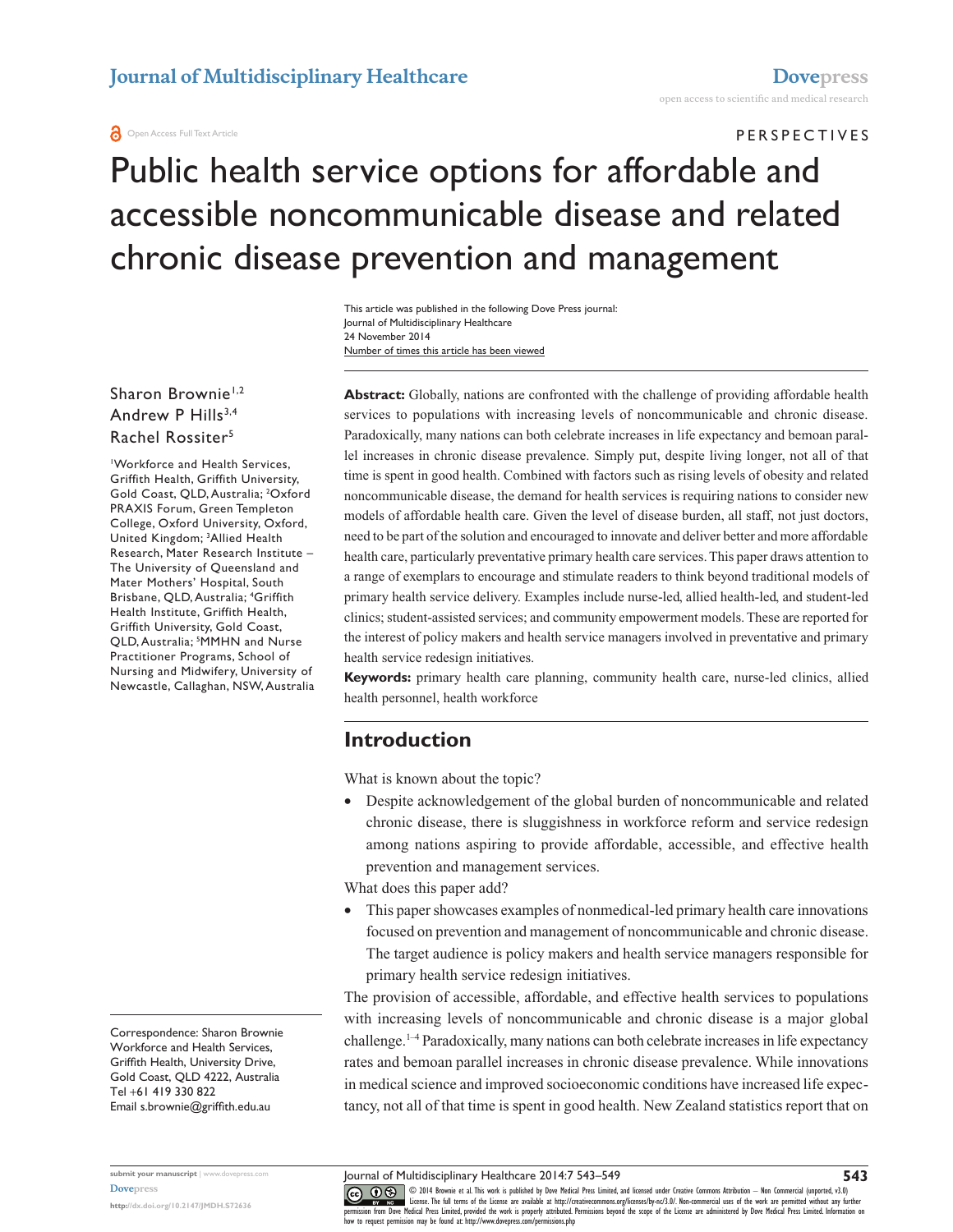average, a male can expect 8.9 years and a female 11.5 years of ill health prior to death.<sup>5</sup> Combined with rising levels of obesity and related noncommunicable diseases (NCDs), the demand for health services requires the implementation of new models of affordable health care.<sup>6-9</sup> The burgeoning level of disease burden demands new approaches to health service delivery and the attention of all health professionals rather than a reliance on doctors alone.<sup>1</sup> All staff must be "encouraged to innovate and search for better and more affordable ways of delivering effective and appropriate care."<sup>10</sup>

The paper highlights models of health service and leadership innovation in the prevention and management of NCD. Examples provided contrast with traditional medicalled models of care, including nurse-led, allied health-led, student-led, and community or lay person-led empowerment models. These are drawn from published literature and reported for the interest of policy makers and health service managers involved in health service redesign initiatives and grappling with rising levels of NCDs. Where available, evidence regarding the effectiveness of these emerging models of health service innovation and redesign is included.

# **Challenges confronting health service policy makers and managers**

Globally, health policy and service contexts share a number of so-called "wicked problems," challenges epitomized by inherent complexity, "mushy" definitions, and elusiveness of solution.<sup>11,12</sup> Underpinning this "wickedness" are issues such as 1) the burgeoning epidemic of obesity-driven NCDs and related chronic disease; 2) chronic shortages and misdistribution of qualified health professionals; 3) unsustainable rises in health care costs; 4) factors associated with compensation and remuneration across the health workforce; 5) safety concerns associated with the introduction of new drugs to elderly patients with comorbid conditions; and 6) service access issues for low-income, socioeconomically disadvantaged, vulnerable, and/or geographically isolated groups.4,13,14

Essentially, traditional medical-led services can no longer suffice; the burden of disease is too large to be managed by one profession.15 In response, new and innovative models of care must be developed and implemented.7,10 Health professionals preparation requires an increased emphasis on interprofessional education, teamwork, and collaborative care (frequently referred to as interprofessional practice) to support the delivery of effective integrated and well-coordinated health services.<sup>16</sup> Top-down policy has limitations; therefore, communities, service users, and lay educators must be engaged and involved in service planning and delivery processes.<sup>17-19</sup> In effect, all health professionals must be part of the solution to avert the global health challenge of avoidable NCDs.<sup>10</sup>

Sadly, while these messages have been disseminated over several decades, effective action has been limited. Rather, the health issues and disparities have worsened, leading to increasingly urgent calls for action by governments and health policy officials.<sup>20–23</sup> However, major systems change is complex and difficult, given the associated large-scale social and behavioral shifts required to impact on the alarming trends in obesity-driven NCDs.<sup>24</sup> In response to this global increase in NCDs, many countries are increasingly looking to nurses, midwives, and allied health professionals to provide prevention and disease management services. Noteworthy are increasing reports of successful innovations and new service delivery models.

#### **Accessing literature**

In searching the literature relevant to this topic, the intent was not to present a systematic review of all recently published research, but rather to ensure that the discussion was informed by the literature and identify a set of cases that illustrate the possibilities and potential benefits of moving beyond medical-led models of care. Sources accessed included search and alert engines, electronic databases (CINAHL, MEDLINE, Cochrane), relevant journal websites, and grey literature. The inclusion criteria applied concentrated on English language publications from 2009 to 2014. Search terms were nurse-led, allied health-led, and student-led clinics; student-assisted services; and community empowerment models. While the search term "nurse-led" in CINAHL identified 895 papers focusing on nurse-led interventions, most relate to acute care services in secondary care contexts; few of these address the growing burden resulting from the rise in NCD and comorbidity.

The following sections feature global illustrations of innovative primary health service delivery.

## **Nurse-led services**

Traditionally, nurses and midwives have formed the backbone of primary health care services. A 2006 study described nurse-led services as a "formalized and structured health care delivery mode involving a nurse and a client … with health care needs that can be addressed by a nurse."6 Emphasis was given to the advanced competence and ability to work both independently and interprofessionally inherent in the provision of care that bridges the gap between hospital and primary care.25 Multiple case studies are available to highlight the leadership role of nurses and midwives in both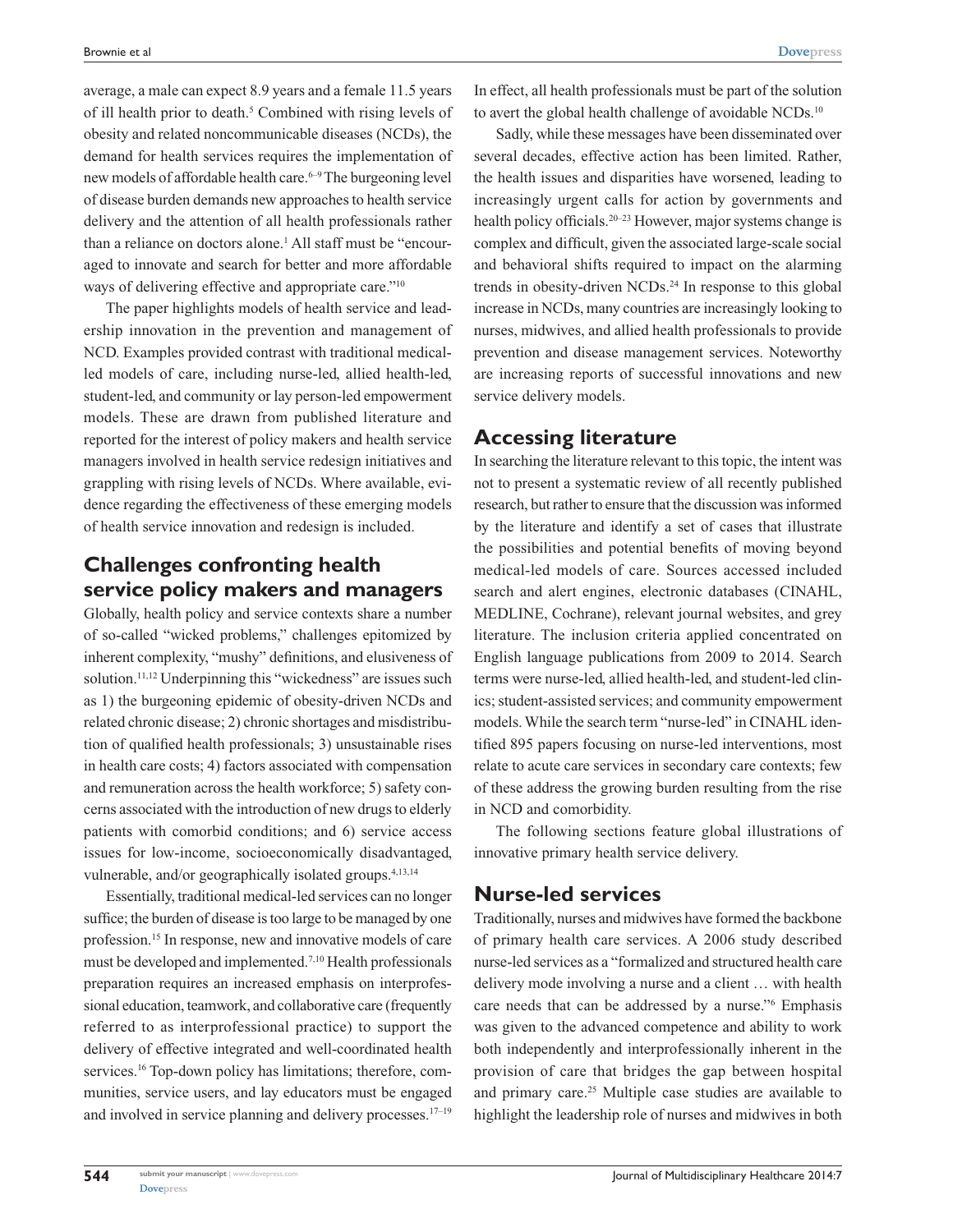primary and secondary health care settings. In the former, the growing burden of NCD-related patient demand has significantly increased both general practice and medical specialty workloads. Earlier studies showed reduced hospital presentations when general practitioners included nurse-led clinic services within their practice.<sup>26,27</sup> In 2007, the Australian East General Practice Network produced a useful manual summarizing the rationale and evidence for health services provided by nurse-led clinics. The publication provides pointers regarding the establishment and implementation of a nurse-led clinic and reports evidence that integrated collaboration with nurse-led services relieves medical practitioner workload, increases services to patients, and improves patient outcomes.26 A meta-analysis of 14 United States of America nurse-delivered collaborative care interventions for people with depression and long-term physical conditions reported improved depression outcomes, suggesting the potential for trialing similar models in other settings.<sup>28</sup>

Table 1 highlights different models of nurse-led services with evaluations and positive health outcomes.

#### **Allied health-led services**

**Table 1** Nurse-led primary health care services

It has long been recognized that allied health professionals can make significant contributions to address gaps in primary health care services and to improve outcomes for vulnerable individuals at risk of adverse health outcomes. More than 35 years ago, members of the medical profession recognized the very significant contribution that could be made by other health professionals: "Allied health professionals have the required skills to provide preventive services with a greater sense of job satisfaction than do physicians."<sup>29</sup>

Allied health professions have been "defined as those professions that are distinct from medicine, dentistry, and nursing."30 Allied health professionals working in a multior interdisciplinary context have an important role to play in chronic disease management.<sup>31</sup> Typically, allied health services are not provided in isolation but as part of a chronic disease management model led by medical colleagues, often with nursing support. In the Australian context, chronic disease management led by general practitioners (GPs) supports structured care planning for individuals with chronic disease, with incentives for care plans implemented under team care arrangements involving the GP and relevant allied health professionals, including Accredited Exercise Physiologists and dietitians.32–35 The role of allied health professionals in providing effective care was emphasized in the clinical practice guidelines for stroke.36 A key recommendation in these guidelines highlights the utilization of integrated multidiscipline care approaches by allied health professionals to improve health outcomes. More recently, clinical practice guidelines for the management of overweight and obesity report evidence that care delivered by multidisciplinary teams can be more effective than that provided by an individual health professional.<sup>37</sup> Table 2 points to examples of allied health involvement in the management of NCDs.

# **Student-led and studentassisted services**

Student-led and student-assisted services have the potential to deliver several benefits, including well-supervised quality health care services, to vulnerable, low-income, or poorly serviced individuals and communities while also enabling

| Service example                                   | Key features and evaluated impact                                                                                                               |
|---------------------------------------------------|-------------------------------------------------------------------------------------------------------------------------------------------------|
| True Blue model of collaborative care (Australia) | Practice nurses used as case managers for depression in tandem with management                                                                  |
|                                                   | services for diabetes and heart disease. RCT shows the model:                                                                                   |
|                                                   | • Can contribute to improvements in diabetes, reduced 10-year cardiovascular risk, and<br>improved depression.                                  |
|                                                   | • Can be effectively introduced within general practice workforce settings. <sup>47</sup>                                                       |
| Community Outreach and Cardiovascular             | The trial utilized nurses as case managers to coordinate multicondition, collaborative care                                                     |
| Health (COACH) trial (Baltimore, USA)             | interventions. Results report:                                                                                                                  |
|                                                   | • Significantly improved outcomes in chronic disease management services led by nurses.                                                         |
|                                                   | • Risk factors such as total cholesterol, blood pressure, glycated hemoglobin levels, and<br>low-density lipoprotein cholesterol were improved. |
|                                                   | • Patients in the team approach group reported significantly higher levels of satisfaction<br>with chronic disease services. <sup>48,49</sup>   |
| Nurse-led disease management program for chronic  | Model of chronic disease management utilizing a mix of specialist and generalist nurses.                                                        |
| kidney disease (RCT) (Hong Kong)                  | Results include:                                                                                                                                |
|                                                   | • Improvement in quality of life and satisfaction with care.                                                                                    |
|                                                   | • Improvement in nonadherence. <sup>50</sup>                                                                                                    |

**Abbreviations:** COACH, Community Outreach and Cardiovascular Health; RCT, randomized controlled trial; USA, United States of America.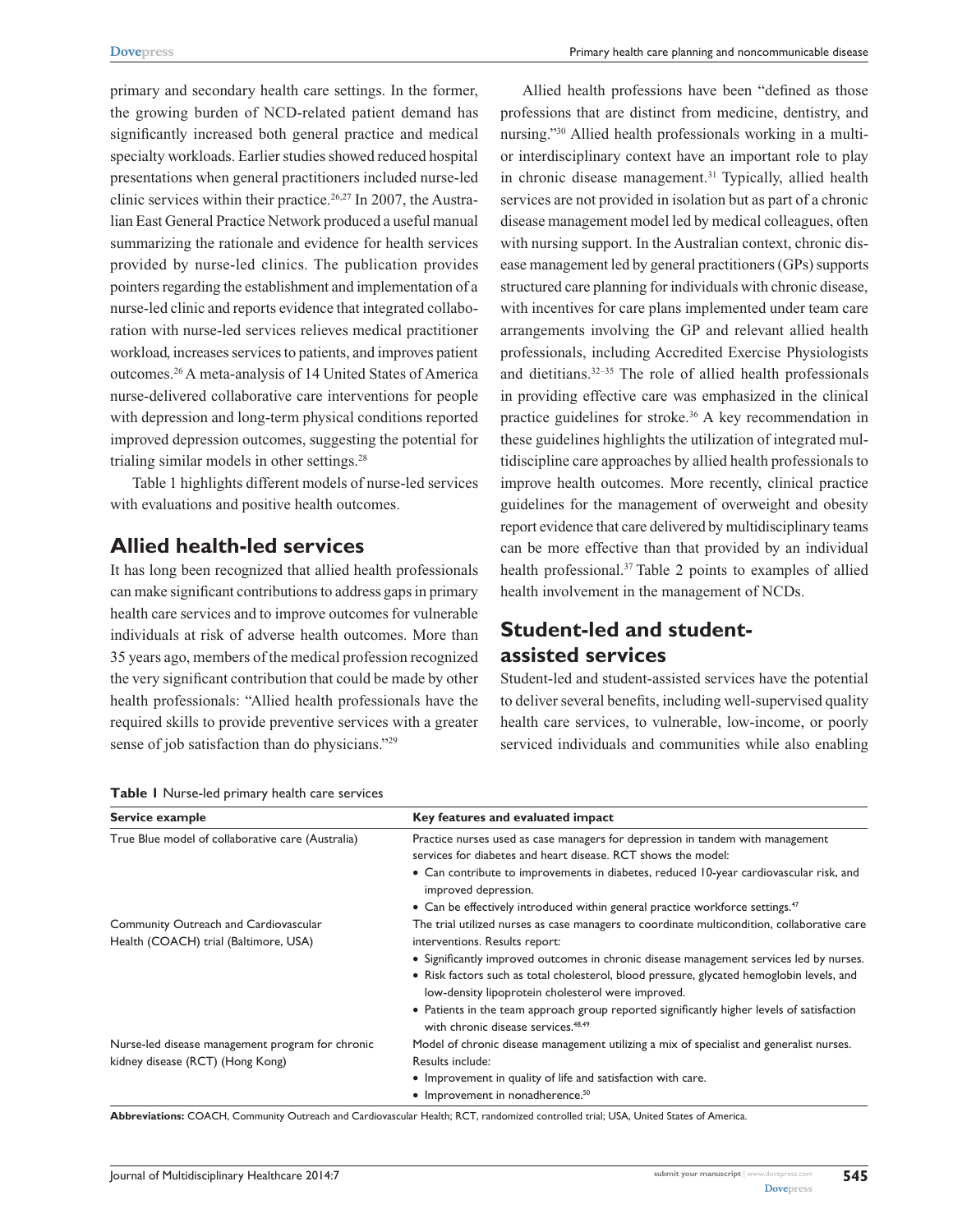| Service example                         | Key features and evaluated impact                                                                                                                                                          |
|-----------------------------------------|--------------------------------------------------------------------------------------------------------------------------------------------------------------------------------------------|
| Diabetes Prevention Program (DPP) (USA) | A comprehensive model designed to enhance the DPP was effective and successful in<br>reducing diabetes and cardiovascular risk in high-risk individuals.                                   |
|                                         | • Utilized combined workshops to train health professionals in the fundamentals of DPP<br>design and delivery.                                                                             |
|                                         | • Included social workers, exercise specialists, pharmacists, dietitians, registered nurses,<br>psychologists, and others.                                                                 |
|                                         | • Program delivered in multiple settings, including primary care practice settings, churches,<br>YMCAs, and health care locales. <sup>51</sup>                                             |
| Capricornia Allied Health Partnership   | A team of allied health professionals provided services to clients with significant chronic                                                                                                |
| (Rockhampton, Queensland, Australia)    | disease challenges using a student assisted-clinic model.                                                                                                                                  |
|                                         | • Students and clinical staff from the professions of dietetics, nutrition, exercise physiology,<br>pharmacy, podiatry, occupational therapy, and social work were included in the clinic. |
|                                         | • This model of care attracted widespread interest, which led to the development and<br>publication of a "how-to" guide for others seeking to replicate a similar model. <sup>40,52</sup>  |

**Abbreviations:** DPP, Diabetes Prevention Program; USA, United States of America; YMCA, Young Men's Christian Association.

nursing and allied health students to gain valuable clinical experience in primary care settings. A diverse range of Australian and international models are available for consideration (see Table 3).

# **Models with services delivered by community-based lay health educators**

In addition to models of care provided by qualified health professionals, a growing literature describes community-delivered primary health care services (Table 4). Current terminology describing help provided by community members employs a range of descriptors, such as peer educators, community health workers, lay health educators, outreach workers, and natural helpers.<sup>38</sup> The work of lay health educators who act in a "spirit of collaboration and mutuality" has the potential to promote the very best of principles and best practice in patient-centered care and health literacy.39 Lay members of the community are described as having the capacity to decrease health care disparities and, through familiar and trusted relationships, build bridges between professional health care services while also addressing cultural gaps that might otherwise not be possible.39,40

| Table 3 Student-led and student-assisted primary health care services |  |  |
|-----------------------------------------------------------------------|--|--|
|-----------------------------------------------------------------------|--|--|

| Service example                       | Key features and evaluated impact                                                                                                                                                |
|---------------------------------------|----------------------------------------------------------------------------------------------------------------------------------------------------------------------------------|
| Faculty of Health student-led clinics | Student-led clinics delivering a broad range of urban and mobile rural allied health services.                                                                                   |
| (Australia)                           | • Students supervised by highly qualified and clinically current physiotherapy, psychology, nutrition,<br>nursing, midwifery, exercise physiology, and professional supervisors. |
|                                       | • This provides health services to otherwise underserved populations while also allowing students to<br>gain valuable clinical experience. <sup>53</sup>                         |
| Academic nurse clinics or             | Academic nurse clinics or "health stations" have a dual aim of providing quality health care to vulnerable                                                                       |
| "health stations" (Finland)           | and low-income populations while also providing valuable learning experiences for nursing students.                                                                              |
|                                       | • Initial evaluations indicate that health stations provide a valuable service to local populations.                                                                             |
|                                       | • Future evaluations are intended to explore more specific health outcomes. <sup>54</sup>                                                                                        |
| Student-led disability services       | A community-based rehabilitation approach used to promote and achieve equality of access for people                                                                              |
| (Malaysia)                            | with disability, in this case, speech-language disability.                                                                                                                       |
|                                       | • Implementation of student-led disability services in Malaysia provided an innovative way in benefitting<br>both the community and students.                                    |
|                                       | • Student learning is enriched through contextually based instruction. <sup>55</sup>                                                                                             |
| Student-led rural health fairs        | Many residents in rural communities across the Southeastern USA have decreased access to health                                                                                  |
| (Southeastern USA)                    | care. This example shows how 1,694 individual patients received health care from medical students via<br>student-led rural health fairs.                                         |
|                                       | • Access to health care was a significant issue; many of the patients lacked a primary care provider                                                                             |
|                                       | (46%) and many did not have a health insurer (43%).                                                                                                                              |
|                                       | • This intervention not only provided services to otherwise unserved populations, but also provided                                                                              |
|                                       | unique and invaluable student clinical learning experiences. <sup>56</sup>                                                                                                       |

#### **Abbreviation:** USA, United States of America.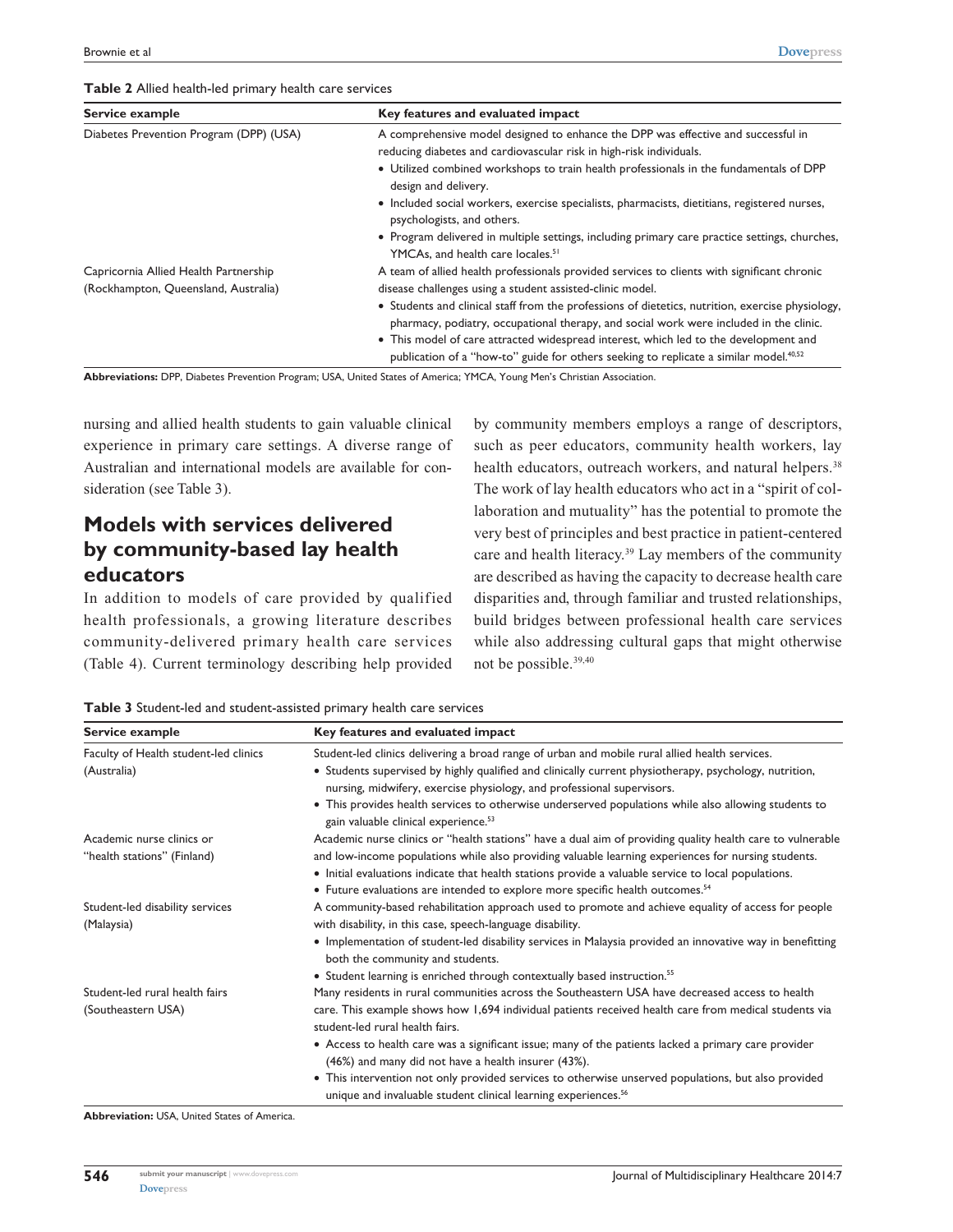| <b>Example 1</b> Community ide primary inductive durated victor                         |                                                                                                                                                                                                                                                                                                                                       |  |
|-----------------------------------------------------------------------------------------|---------------------------------------------------------------------------------------------------------------------------------------------------------------------------------------------------------------------------------------------------------------------------------------------------------------------------------------|--|
| Service example                                                                         | Key features and evaluated impact                                                                                                                                                                                                                                                                                                     |  |
| Healthy living partnership and lifestyle weight-<br>loss programs (North Carolina, USA) | Reports the effectiveness of primary health delivered by community health workers through well-<br>established community health networks.                                                                                                                                                                                             |  |
|                                                                                         | The associated RCT supports the use of lay personnel in the delivery of community-based initiatives<br>for the prevention and management of diabetes. <sup>57</sup>                                                                                                                                                                   |  |
| Weight loss interventions for rural seniors                                             | The use of lay health educators to implement weight loss interventions for rural seniors offers a                                                                                                                                                                                                                                     |  |
| (Arkansas, USA)                                                                         | viable model for the implementation of evidence-based obesity treatments to otherwise underserved<br>populations. <sup>58,59</sup>                                                                                                                                                                                                    |  |
| Collaborative stepped-care intervention                                                 | Depression and anxiety disorders are common worldwide. A case management and psychosocial                                                                                                                                                                                                                                             |  |
| for people with depressive and anxiety<br>disorders (Goa, India)                        | intervention delivered by trained lay health counselors supplemented by medication provided by primary<br>care physicians with supervision by a mental health specialist was evaluated utilizing a cluster RCT.<br>Results indicated higher rate of recovery in the intervention group compared with the control group. <sup>60</sup> |  |

**Table 4** Community-led primary health care services

**Abbreviations:** RCT, randomized controlled trial; USA, United States of America.

# **What can be learned from these examples?**

The examples profiled in this paper support the notion that management of chronic health conditions is best provided by a range of health professionals and community lay members working together.<sup>41</sup> The examples provide a rich resource of evaluated innovations which highlight the potential and benefits which can be realized through interprofessional collaboration, professional-community partnerships, and redesigned models of care. While an increasing array of initiatives is being trialed, implemented, and evaluated, such models are not yet embedded as the norm throughout health care systems. All too often, professional boundaries are maintained and traditional models of care prevail.

Currently, the training of health care professionals and the structure of the Australian health system mitigates the optimal achievement of collaborative service delivery. For example, there are few examples of joint training of health professionals, the logical starting point for an understanding of, and respect for, the skills and contribution of each professional group. Optimal outcomes for patients, including those with chronic disease, require practitioners to have a clear understanding of respective role delineation and contribution<sup>42</sup> and to respect this contribution.<sup>43</sup> In addition, responsibility for policy development, planning, and service delivery is the province of two levels of government, traditionally poorly integrated.<sup>44</sup> Further, the mix of private and public sector organizations, plus significant differences in the mix of health professionals working in these settings, is a challenge. This situation is further complicated by the differential in payment for GPs and allied health professionals, fee-for-service in private practice, and activity-based block funding in the public sector. Newly published reports continue to call for reform in education

and training with greater emphasis on interprofessional activity, working together, and re-envisioning the roles of the health workforce.<sup>45,46</sup>

# **What further developments are needed?**

Nurse, allied health, and community-led or -assisted primary care clinics are currently heterogeneous in nature, with no systematic review available to evaluate effectiveness between one model or another. Existing models are limited by factors such as the aforementioned professional boundaries, regulatory and licensing restrictions, mismatched funding models, the availability of health professionals with advanced practice competencies, deficits in policy implementation, and more.<sup>19,45</sup>

## **Conclusion**

It is not possible for GPs and other medical professionals alone to meet NCD-driven levels of health service demand. Where and how health professionals are utilized is important for effective health service delivery and access to care. Action is required by both health policy makers and health service managers to provide the right mix of health care professionals in the right places to deliver effective preventative and primary care services, which will help stem the growing tide of NCDs. The involvement of all health professionals and the support of the community are needed to effectively meet health needs now and in the future. Ongoing discussion is needed regarding possible options, and more research is required to evaluate current developments and to inform the sustainability of funding models and policy implementation processes going forward.

# **Disclosure**

The authors report no conflicts of interest in this work.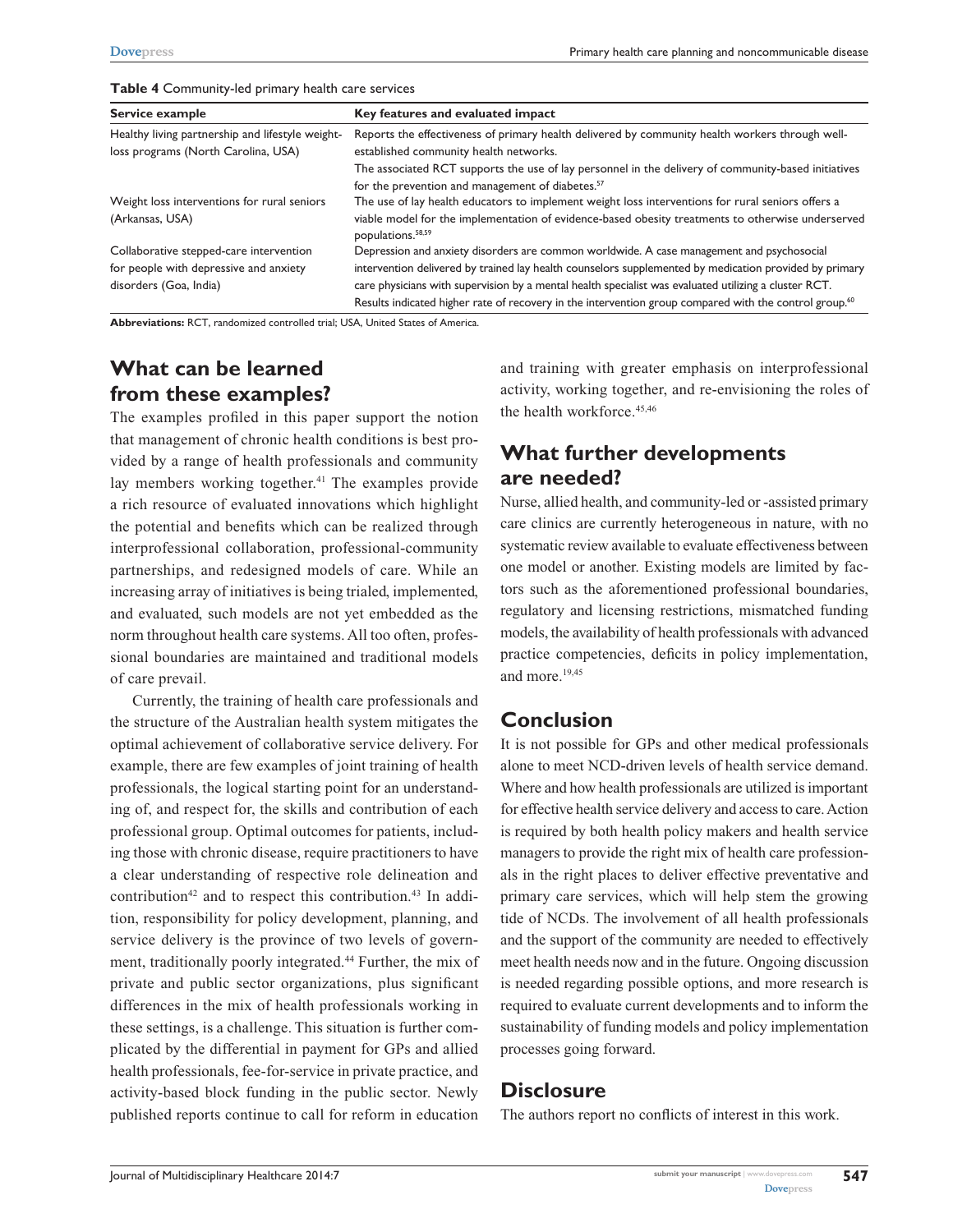#### **References**

- 1. De Maeseneer J, Roberts RG, Demarzo M, et al. Tackling NCDs: a different approach is needed. *Lancet*. 2012;379(9829):1860–1861.
- 2. Shaw JE, Sicree RA, Zimmet PZ. Global estimates of the prevalence of diabetes for 2010 and 2030. *Diabetes Res Clin Pract*. 2010;87(1): 4–14.
- 3. Noncommunicable Diseases and Mental Health WHO. *Global Status Report on Noncommunicable Diseases 2010.* Italy: World Health Organization; 2011.
- 4. Kaplan W, Wirtz VJ, Mantel-Teeuwisse A, Stolk P, Duthey B, Laing R. *Priority Medicines for Europe and the World 2013 Update.* Geneva, Switzerland: 2013.
- 5. Ministry of Health and Accident Compensation Corporation. *Injury-related Health Loss: A Report from the New Zealand Burden of Diseases, Injuries and Risk Factors Study 2006–2016*. Wellington: Ministry of Health; 2013.
- 6. Singh D, Ham C. *Improving Care for People with Long-term Conditions: A Review of UK and International Frameworks.* University of Birmingham Health Services Management Centre and National Health Service Institute for Innovation and Improvement; 2006.
- 7. Allotey P, Reidpath DD, Yasin S, Chan CK, de-Graft Aikins A. Rethinking health-care systems: a focus on chronicity. *Lancet*. 2011; 377(9764):450–451.
- 8. King D. The future challenge of obesity. *Lancet.* 2011;378(9793): 743–744.
- 9. Independent Commission on Whole Person Care. *One Person One Team One System: Report of the Independent Commission on Whole Person Care for the Labour Party.* Feb 2014.
- 10. Hancock C. Foreword. In: Nolte E, Knai C, McKee M, editors. *Managing Chronic Conditions: Experience in Eight Countries*. Europe: WHO Regional Office 2008:xii–xiv.
- 11. Australian Government: Australian Public Service Commission. *Tackling Wicked Problems: A Public Policy Perspective*. In: Australian Public Service, editor. Canberra, Australia: Australian Government; 2007.
- 12. Head BW, Alford J. Wicked Problems: Implications for Public Policy and Management. *Admin Soc.* 2013:0095399713481601.
- 13. Allotey P, Davey T, Reidpath DD. NCDs in low and middle-income countries – assessing the capacity of health systems to respond to population needs. *BMC Public Health*. 2014;14(Supplement):1–3.
- 14. Godman B, Malmström RE, Diogene E, et al. Dabigatran a continuing exemplar case history demonstrating the need for comprehensive models to optimize the utilization of new drugs. *Front Pharmacol*. 2014;5:109.
- 15. Bangalore, Framingham. Squeezing out the doctor. *Economist.* June 2, 2012.
- 16. Frenk J, Chen L, Bhutta ZA, et al. Health professionals for a new century: transforming education to strengthen health systems in an interdependent world. *Lancet*. 2010;376(9756):1923–1958.
- 17. Bambra CL, Hillier FC, Moore HJ, Cairns-Nagi JM, Summerbell CD. Tackling inequalities in obesity: a protocol for a systematic review of the effectiveness of public health interventions at reducing socioeconomic inequalities in obesity among adults. *Syst Rev*. 2013;2:27.
- 18. Patel V, Saxena S. Transforming lives, enhancing communities innovations in global mental health. *N Engl J Med*. 2014;370(6):498–501.
- 19. Noyes J, Lewis M, Bennett V, Widdas D, Brombley K. Realistic nurse-led policy implementation, optimization and evaluation: novel methodological exemplar. *J Adv Nurs*. 2014;70(1):220–237.
- 20. Gaziano TA, Galea G, Reddy KS. Scaling up interventions for chronic disease prevention: the evidence. *Lancet*. 2007;370(9603):1939–1946.
- 21. Marmot S, Friel S, Bell R, Houweling TAJ, Taylor S. Closing the gap in a generation: health equity through action on the social determinants of health. *Lancet.* 2008;372(9650):1661–1669.
- 22. Geneau R, Stuckler D, Stachenko S, et al. Raising the priority of preventing chronic diseases: a political process. *Lancet*. 2010;376(9753): 1689–1698.
- 23. Mbanya JC, Squire SB, Cazap E, Puska P. Mobilising the world for chronic NCDs. *Lancet*. 2011;377(9765):536–537.
- 24. Ezzati M, Riboli E. Behavioral and Dietary Risk Factors for Noncommunicable Diseases. *New England Journal of Medicine.* 2013;369(10):954–964.
- 25. Wong FK, Chung LC. Establishing a definition for a nurse-led clinic: structure, process, and outcome. *J Adv Nurs*. 2006;53(3):358–369.
- 26. Melbourne East GP Network. *Chronic Disease Management in General Practice: Nurse Led Clinics*. Melbourne: Australian Department of Health & Ageing; 2007:1–48.
- 27. Delamaire ML, Lafortune G. *Nurses in Advanced Roles: A description and evaluation of experiences in 12 developed countries*. OECD Health Working Papers. 2010:1–54.
- 28. Ekers D, Murphy R, Archer J, Ebenezer C, Kemp D, Gilbody S. Nursedelivered collaborative care for depression and long-term physical conditions: a systematic review and meta-analysis. *J Affect Disord*. 2013;149(1–3):14–22.
- 29. Johnson KG, Deuschle KW. Strategies for prevention using allied health professionals. *Prev Med.* 1977;6(3):386–390.
- 30. Arena RA, Goldberg LR, Ingersoll CD, Larsen DS, Shelledy D. Research in the allied health professions: why fund it? A report of the ASAHP Research Committee. *J Allied Health*. 2011;40(3):161–166.
- 31. Turnbull C, Grimmer-Somers K, Kumar S, May E, Law D, Ashworth E. Allied, scientific and complementary health professionals: a new model for Australian allied health. *Aust Health Rev*. 2009;33(1):27–37.
- 32. Allied Health Professions Australia. *Chronic Disease Management for General Practitioners, General Practice Nurses and Allied Health Professionals: Sharing the care and understanding between General Practice and Allied Health Professionals*. Allied Health Professions Australia; 2010:1–54.
- 33. Australian Government Department of Health. Chronic Disease Management – Patient Information 2014 [cited November 2, 2014]. Available from: http://www.health.gov.au/internet/main/publishing.nsf/ Content/F17F6787B14E6CF1CA257BF0001B0AEC/\$File/Fact%20 Sheet%20-%20CDM%20-%20Patient%20Info%20-%20Feb%202014. pdf. Accessed November 2, 2014.
- 34. Australian Government Department of Health. Chronic disease management – allied health individual services. Updated April 10, 2014. [http://www.health.gov.au/internet/main/publishing.nsf/Content/Chronic](http://www.health.gov.au/internet/main/publishing.nsf/Content/Chronic+Disease+Allied+Health+Individual+Services) +Disease+Allied+Health+[Individual](http://www.health.gov.au/internet/main/publishing.nsf/Content/Chronic+Disease+Allied+Health+Individual+Services)+Services. Accessed September 30, 2014.
- 35. Soan EJ, Street SJ, Brownie SM, Hills AP. Exercise physiologists: essential players in interdisciplinary teams for noncommunicable chronic disease management. *J Multidiscip Healthc*. 2014;7:65–68.
- 36. National Stroke Foundation. Clinical Guidelines for Stroke Management. Melbourne, Australia: Stroke Foundation; 2010: [http://](http://www.nhmrc.gov.au/_files_nhmrc/publications/attachments/cp126.pdf) [www.nhmrc.gov.au/\\_files\\_nhmrc/publications/attachments/cp126.pdf.](http://www.nhmrc.gov.au/_files_nhmrc/publications/attachments/cp126.pdf) [Accessed September 30](http://www.nhmrc.gov.au/_files_nhmrc/publications/attachments/cp126.pdf), 2014.
- 37. National Health and Medical Research Council. *Clinical Practice Guidelines for the Management of Overweight and Obesity in Adults, Adolescents and Children in Australia.* Melbourne, Australia: National Health and Medical Research Council; 2013.
- 38. Souder E, Terry TL. Use of lay educators to overcome barriers to research with Black older adults: a case study using Alzheimer's Disease Center. *Res Gerontol Nurs*. 2009;2(4):235–242.
- 39. Auger S, Verbiest S. Lay health educators' roles in improving patient education. *N C Med J*. 2007;68(5):333–335.
- 40. Frakes K-A, Tyack ZF, Miller M, Davis LA, Swanston A, Brownie S. *The Capricornia Project: Developing and Implementing an interprofessional Student-assisted Allied Health Clinic.* Brisbane, Australia: Clinical Education and Training (ClinEdQ), Queensland Health; 2011.
- 41. McDonald J, Harris M, Jayasuriya R. *Collaboration between Health Professionals across Organisational Boundaries: A Case Study of Diabetes*. School of Public Health and Community Medicine, Faculty of Medicine, University of New South Wales; 2012.
- 42. Harris MF, Zwar NA. Care of patients with chronic disease: the challenge for general practice. *Medical Journal of Australia.* 2007;187(2):104.
- 43. Boyce RA, Moran MC, Nissen LM, Chenery HJ, Brooks PM. Interprofessional education in health sciences: the University of Queensland Health Care Team Challenge. *Med J Aust*. 2009;190(8):433–436.

**548**